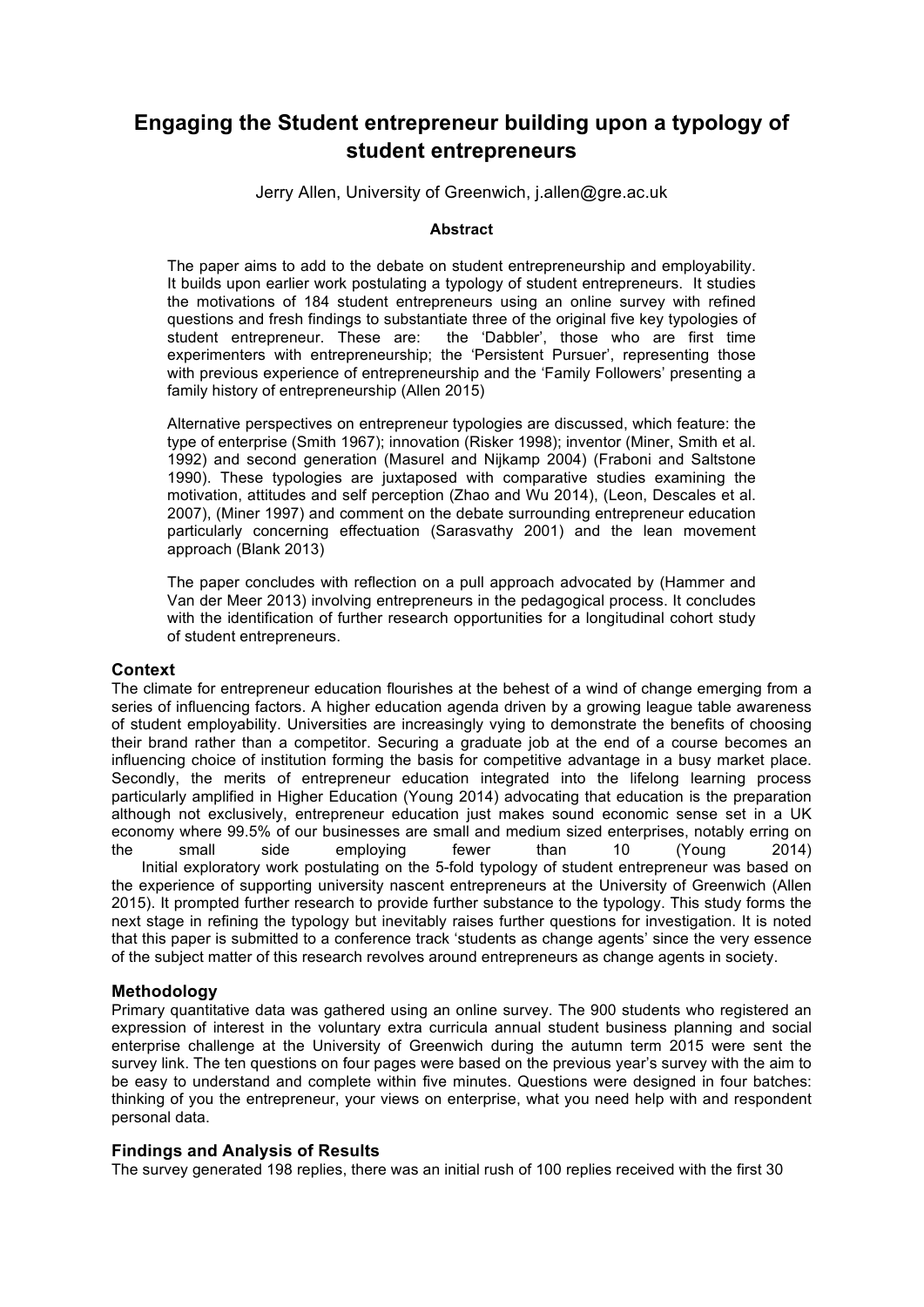days of the survey request with 98 supplementary responses received over the following 6 months September 2015 to March 2017 resulting in 184 completed responses as shown in figure 1.



Figure 1: Completed responses by typology

An overview of the survey results provide an indicative picture of the three clear typologies as follows:

## **The Dabblers**

139 respondents feature as first timers, 88 (63.31%) report as having a business idea with 28.78% being not sure (40); 54.24% (64) see impressing others as not important; but 48.36% (59) see making a difference in the world as important; 57.17% (64) see self motivation as very important; 81.29% (113) are undergraduates; 42.45% (59) are first year; 59.71% (83) are female; 68.35% (95) are aged 18-24; 59.71% (83) study business; they need help from the university with idea development 57.66% (79); financial planning 57.69% (75); mentoring 57.81% (74); online video support 71.88% (92) regular workshops 42.06% (53)

## **Persistent Pursuers**

27 respondents reported that they were had either previously entered an enterprise competition or run a business, not surprisingly, 74.07% (20) had a business idea; they are motivated by impressing other with a weighted average of 4.25, although 62.50% reported that impressing others was not important; 72.22% see being in control as either very important or important, closely followed by self motivation 66.66% and personal achievement also at 66.66%. This group is almost evenly split between undergraduate and postgraduate 51.85% and 48.15% (14/13). The majority are first years 44.4% (12) with 59.26% female (16) and aged between 18-24 40.74% (11). Similarly to the First timers, 48.15% are from business (13). This group report that they are very likely or likely to require help with 87.5%, idea generation, marketing 83.33%, financial planning 75% and mentoring 91.67%

#### **Family Followers**

34 respondents reported that they had family who were in business, 61.76% (21) claimed that the had a business idea; 52% (13) report that are impressing others is not important, but that 40.74% claimed making a difference in the word was important with an similar emphasis 40% on personal satisfaction. Of note 44% reported that self motivation is very important. This group are typically post graduates 58.82% (20) with an split between male 52.94% (18) and 47.06% (16) female; aged 18-24 82.35% (28); 79.41% (27) studying business, they see their support needs very likely to be with idea development 65.63% and mentoring 77.78%.

## **Review of Entrepreneur Typologies**

There is debate over the criteria underpinning entrepreneur typologies, albeit limited. The classical approach associates the characterises the entrepreneur with the type of enterprise advocated by (Smith 1967) who proposed the 'craftsman-entrepreneur' and the 'opportunist entrepreneur'. The former predominantly with a technical education, focused on the present and past, with low levels of confidence and flexibility in contrast to the latter who is more advanced education and social awareness, a high degree of flexibility and an orientation to the future. The implications being that the Opportunistic Entrepreneur is more capable to innovate and likely to experience the highest growth in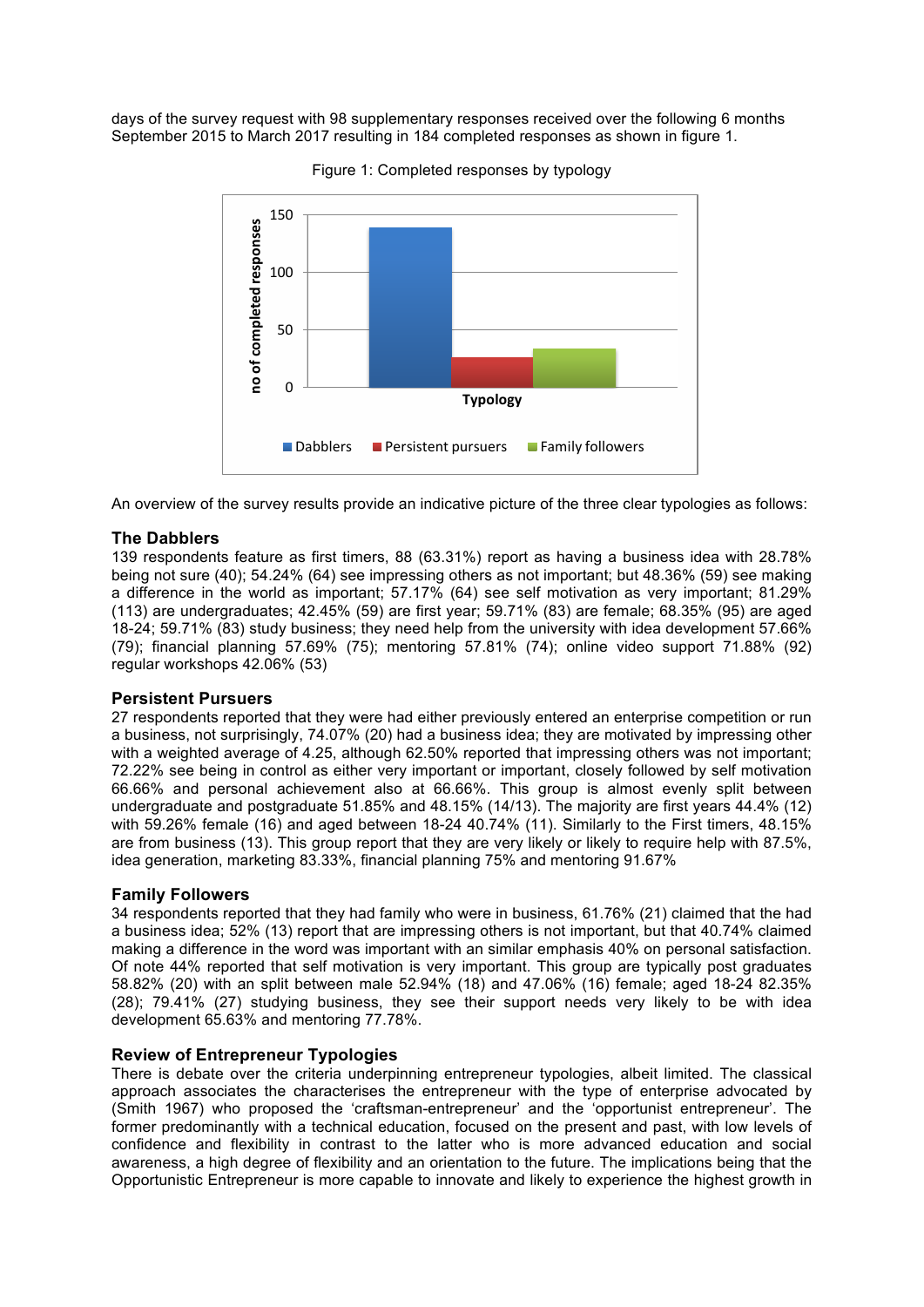sales. Subsequently classifications revolve around the entrepreneur and the organisation, (Miner, Smith et al. 1992) advocate that the entrepreneur develops the organisation as the vehicle for innovation, hence the emergence of the 'inventor-entrepreneur', who demonstrated a proclivity for taking out patents. The entrepreneur's relationships with innovation features in a typology proposed by (Risker 1998) where the classification is determined by the entrepreneur's behaviour and the type of innovation they introduce. Risker's typology emphasises the autonomy needs of the entrepreneur, which aligns with their technical orientation and duration on the entrepreneurial career. Further studies by (Masurel and Nijkamp 2004) (Fraboni and Saltstone 1990) highlighted the differences between first and second generation entrepreneurs, with their entrepreneurial traits.

 An alternative perspective, based upon entrepreneurial attributes proposed four entrepreneurial typologies juxtaposing two dimensions of high verses low entrepreneurial alertness and internal verses external attributional style resulting in a 2x2 matrix of entrepreneurs described as: the true believer, clueless, practical and the reluctant (Tang, Tang et al. 2008) who noted the emergence of three key entrepreneurial characteristics: the need for achievement, risk taking propensity and commitment

 It is the attributional dimension, which provides us with the, often disputed, drivers of entrepreneurship. Focusing on nascent student entrepreneurs, (Zhao and Wu 2014) reported that the need for achievement is a powerful predictor of entrepreneurial persistence supporting the theory of attraction-selection attrition. Recent approaches to entrepreneur typologies are scant, in contrast to the popularity of research on the entrepreneurial drivers

#### **Implications for enterprise education**

The conference brief focuses on how we foster student engagement through initiatives as change agents within the business school. This paper focuses on enterprise education as a medium for implementing change. The various needs of the sample group are identified such as help with idea generation, marketing, financial planning, mentoring etc. Yet the question remains as to how these needs can be utilised in the current extra curricula model of entrepreneurship education at the University of Greenwich. Currently students opt into a programme of workshops to equip them with the knowledge to refine their business idea, create a business proposal and ultimately a business plan and complete a series of financial projections. At the heart of the debate is the knowledge or the 'what' we are teaching, but this cannot be considered in isolation as the 'where', 'how' and 'to whom' are equally relevant (Williams Middleton and Donnellon 2014). The survey results indicate the relative demand for the knowledge the 'what' dimension and the online videos and workshops indicate the 'how' or contribute to the pedagogy.



Figure 2. Demand for support by typology

Figure 2 indicates three clear linear patterns:

(1) The need for financial planning is greater with the Dabblers, showing a progressive decrease for Persistent pursuers and Family followers.

(2) A need for online videos is greater with the Dabblers, showing a similar decrease for Persistent pursuers and Family followers.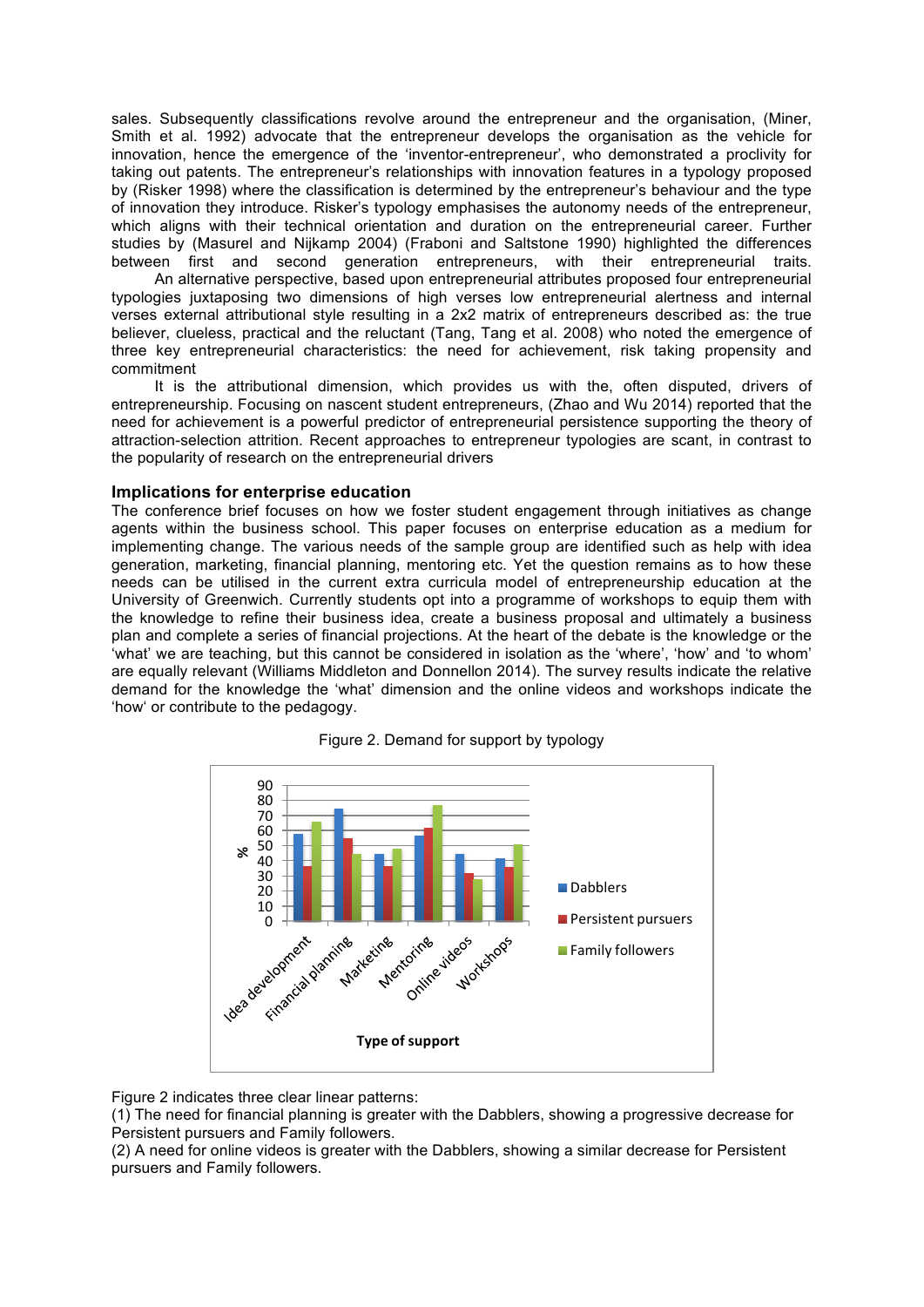(3) The need for mentoring increases between Dabblers, Persistent pursuers and the Family followers.

 Financial planning identifies the one element of the 'what' aspect of entrepreneur education. For the Dabbler, embarking upon the entrepreneurial journey, there can be an overwhelming amount of knowledge to absorb. One explanation for high demand for financial planning might be attributable to perception of the complexity of this topic. Demand for other knowledge such as idea development and mentoring is notable but does not show any linear pattern. Concerning the methodology or the 'how' part of entrepreneurship education. Demand for videos appears highest with the Dabblers; again the extra help available to support this new learning process may explain this. It is also noted that first timers expressed a similarly high demand for workshops, although no linear pattern emerges. Similarly the popularity of mentoring increases between the the three typologies. The three typologies. Adopting an alternative perspective on the how, an emerging model has been developed by (Sarasvathy 2001) based on the notion termed 'effectuation logic' that anyone can learn to think and behave entrepreneurially. Through the scientific application of effectuation logic, entrepreneurs are made. Sarasvathy created five principles she believes are the essence of successful entrepreneurial

attitudes and behaviours. Applying these principles forms an 'effectuation cycle' to help entrepreneurs get new product and service to market faster than the more conventional model of collating the business plan. The contract of the contract of the contract of the contract of the contract of the contract of Another perspective on the 'how' growing in popularity is the 'lean model of entrepreneurship'

based on the premise that most start ups fail (Blank, Benjamin et al. 2013). The Lean model aims to take a lot of the risk out of creating a new enterprise by encouraging the hypothesis of testing customer feedback making the traditional business plan obsolete. Both effectuation and the lean methodologies shed fresh light onto the traditional methodology. To what extent they can be associated with the typologies outlined in this paper is open to question. However, they offer an alternative on the conventional 'push' methodology. If as enterprise educators we are to truly engage nascent entrepreneurs in their learning, then there is a justification for creating a 'pull' approach to facilitating the development of a pedagogy which meets the needs of the student entrepreneur (Hammer and Van der Meer 2013).

#### **Conclusions and recommendations**

The field of entrepreneurship education is growing in popularity and status within the context of this study at University of Greenwich. This follow on study exposes both the increase in student engagement and the challenges presented with supporting a diverse student audience. It is acknowledged that there is still further work to be completed in the evolution of the research methodology. But this study has provided a clearer identity of the typologies of entrepreneur beyond the traditional classifications. Fortunately each year creates a new and expanded potential for a research sample. Therefore, it is proposed to revise the survey to capture the full 5 typologies, make clearer the distinction between the 'what' and 'how' requirements and continue to refine the consequent entrepreneurial education programme.

## **References**

- Allen, J. (2015). Towards a classification of graduand entrepreneurs short paper work in progress. Education Innovation in Economics and Business,. Brighton, England. Blank, S. (2013). "Why the Lean Start-Up Changes Everything." Harvard Business Review **91**(5): 63-72.
- Blank, S., S. Benjamin, E. Turner, I. Eisenberg, H. Warren, D. Telleen-Lawton and B. G. Hassin (2013). "Lean" Is Shaking Up the Entrepreneurial Landscape: Interaction, Harvard Business School Publication Corp. **91:** 14-15.
- Fraboni, M. and R. Saltstone (1990). "First and second generation entrepreneur typologies: Dimensions of personality." Journal of Social Behaviour and Personality **5**(3): 105-113.
- Hammer, M. H. M. and J. D. Van der Meer (2013). Using Pull Strategy for Curricula Design on Entrepreneurship Education. 3E Conference: Inaugural ECSB Entrepreneurship Education Conference,. Aarhus, Denmark
- Leon, J. A. M., F. J. P. Descales and J. F. M. Dominguez (2007). "The Psychosocial profile of the university entrepreneur." Psychology in Spain **11**(1): 72-84.
- Masurel, E. and P. Nijkamp (2004). "Differences between first-generation and second-generation ethnic start-ups: implications for a new support policy." Environment & Planning C: Government & Policy **22**(5): 721-737.